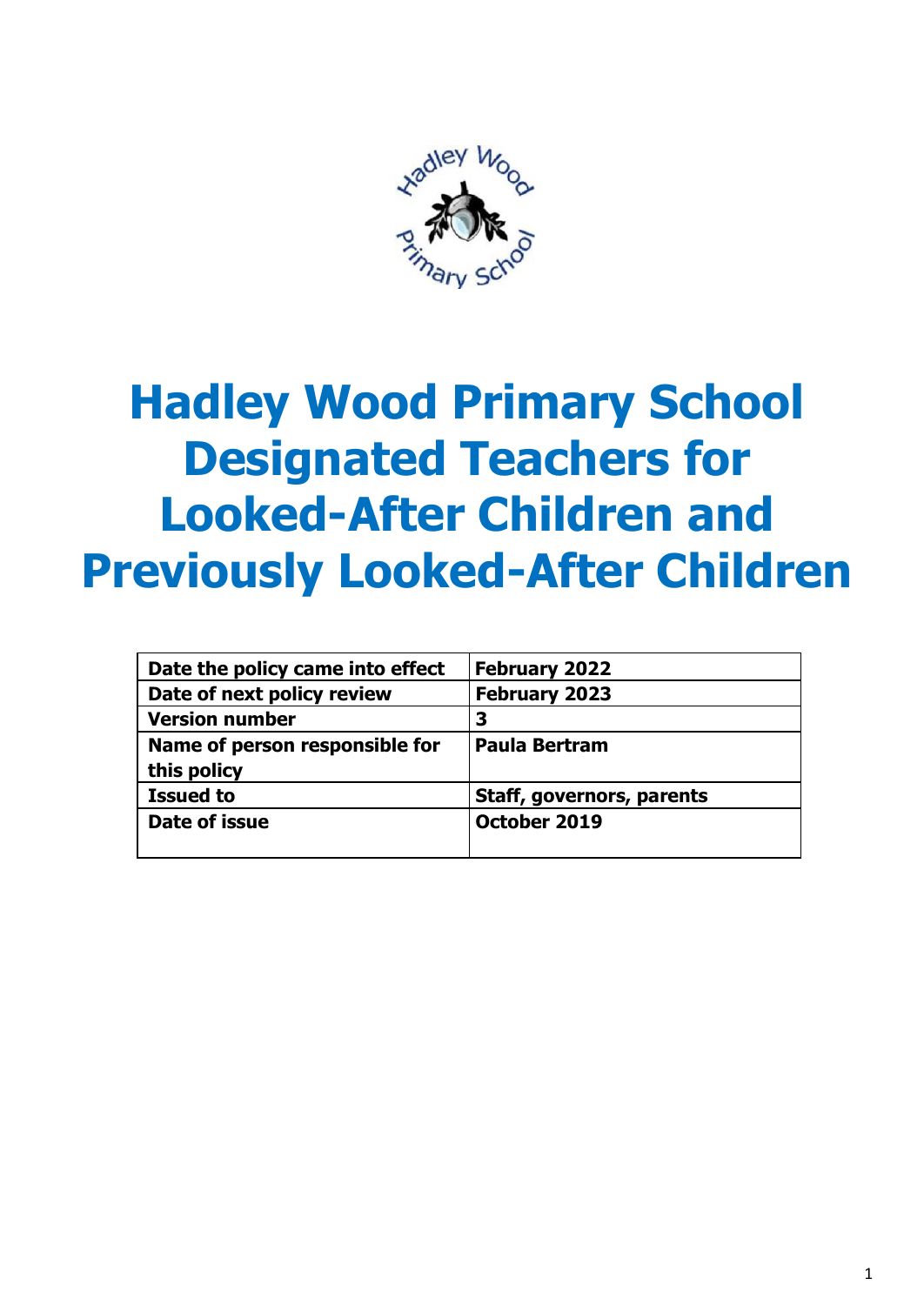### **Contents**

Our commitment

- 1. Supporting the Designated Teacher
- 2. The role of the Governing Body
- 3. The role of the nominated governor
- 4. Related policies
- 5. The role of the nominated governor

Appendix 1

a) Glossary of Terms

Appendix 2

b) Suggested sources and references

Appendix 3

c) Useful information on Personal Education Plans (PEPs)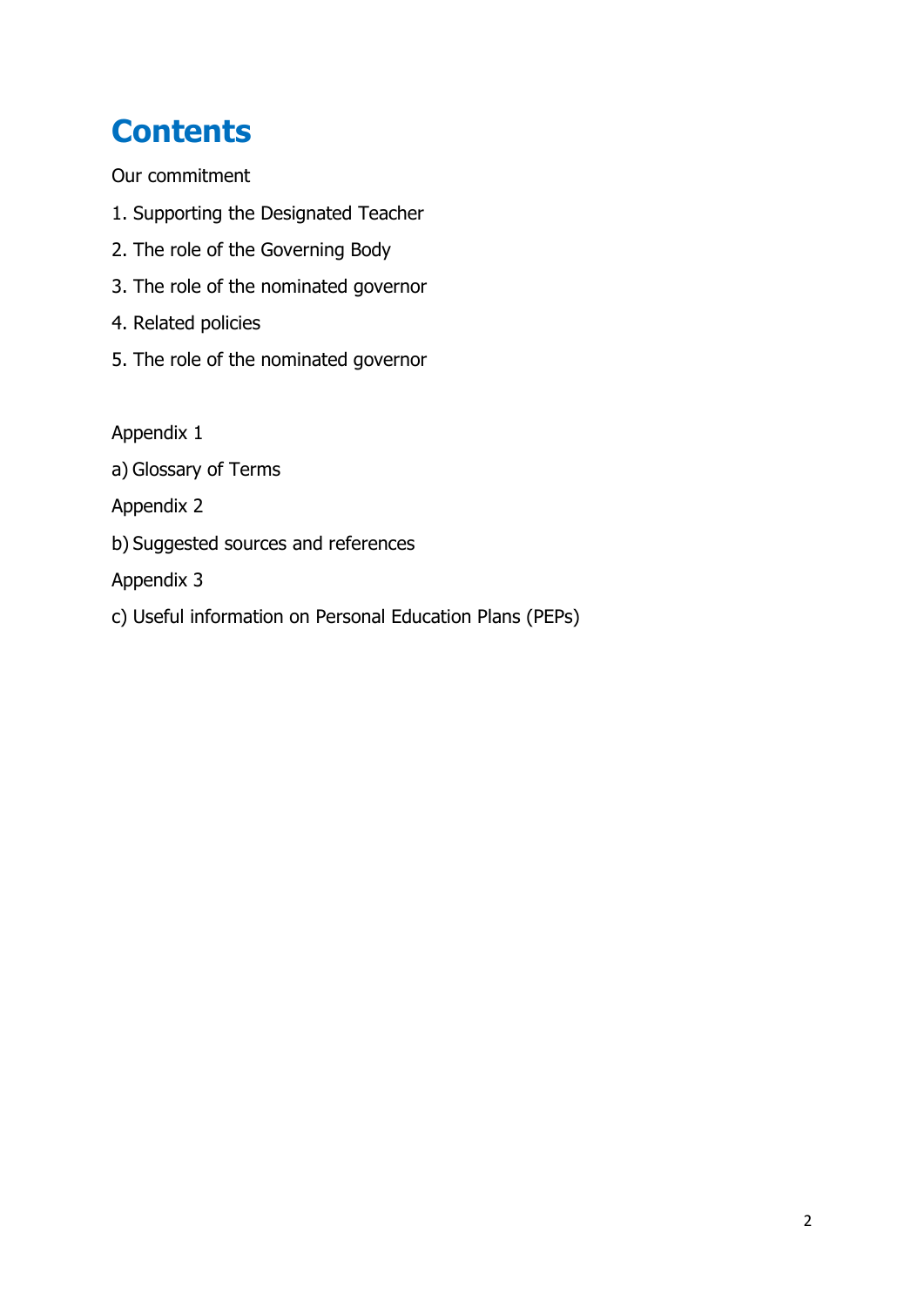#### **Our commitment**

We pride ourselves on being an inclusive and Values-based school. The staff and Governing Body of Hadley Wood Primary School are committed to providing a quality education experience for all our pupils. We recognise that, nationally, pupils in care have significantly under-achieved in comparison to their peers. Through this policy, we intend to promote the inclusion, well-being and achievement of looked-after and previously looked-after pupils in our school. Throughout this policy, looked-after children include those pupils who have been identified as previously looked-after.

Our approach to equality is based on the following 6 key principles as outlined in our Equalities Policy:

- All learners are of equal value
- We recognise, respect and value difference and understand that diversity is a strength
- We foster positive attitudes and relationships
- We foster a shared sense of cohesion and belonging
- We have the highest expectations of all our children

The school will consider the needs of looked-after and previously looked-after children carefully at the planning and policy level right through to monitoring and evaluation in every area of school life. The Headteacher and Governing Body will ensure that the Designated Teacher has sufficient support and resources to carry out her responsibilities in respect of looked-after and previously looked-after pupils. The school and Governing Body will ensure all governors and teachers are fully aware of the legal requirements and national and local guidance on the education of children in care.

In line with national guidance on how to improve the attainment of looked-after and previously looked-after children in schools, our school commits to supporting our looked-after children by:

- Providing an excellent education for all pupils
- Balancing high levels of support with real challenge
- Linking each child to a key person they relate well to (the school Designated Teacher)
- Prioritising and getting to know the children well in order to build strong working relationships, including support from the Learning Mentor
- Developing strong partnerships with carers, local authorities and specialist agencies to provide effective support
- Ensuring an effective support plan is in place which is well managed and monitored
- Ensuring consistency as well as discrete flexibility in the level of support we offer
- Actively extending the horizons of each child
- Planning for future transitions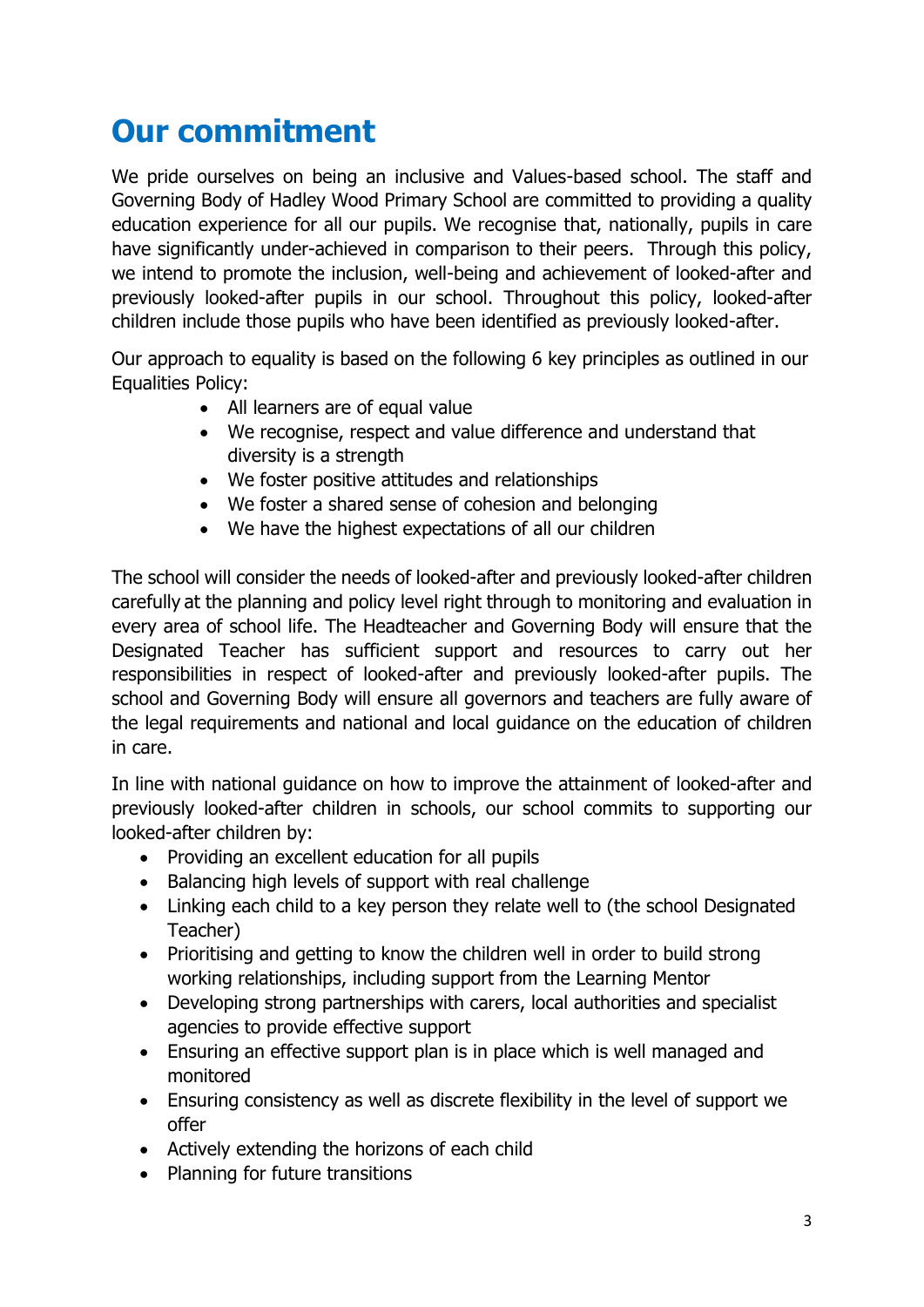### **Supporting the Designated Teacher**

1.1 The Governing Body will nominate a Designated Teacher for looked-after children who will promote the educational achievement, act as their advocate and co-ordinate support for them. The Governing Body will support the Designated Teacher with her leadership role in the school. **Paula Bertram** (Inclusion Manager) is the Designated Teacher for Hadley Wood Primary School.

1.2 The Designated Teacher's responsibility is to help school staff to understand the things that can affect how looked-after children learn and achieve and to champion the attainment of individual looked-after children. Their role includes:

- Contributing to the development and review of whole school policies to make sure they do not put looked-after children at a disadvantage
- Making sure that there are effective and well-understood procedures in place to support individual looked-after children's learning
- Promoting a culture in which looked-after children believe they can achieve highly and feel they can discuss their progress and be involved in setting their own targets
- Being a source of advice for teachers about differentiated teaching strategies appropriate for individual looked-after children
- Maintaining an overview of the needs and progress of looked-after pupils, including making sure the schools makes full use of Assessment for Learning (AfL) approaches to improve the short and medium term progress of lookedafter children
- Co-ordinating and advocating any additional support
- Working closely with teaching/support staff to ensure early assessment if a pupil is experiencing difficulties, and arranging urgent meetings if he/she is at risk of exclusion
- Promoting good home-school links with the child's carer about how they can support his/her progress
- Having lead responsibility for development and implementation of the child's Personal Education Plan (PEP) within the school, in partnership with others
- Being the key contact for each looked-after child/young person, who they trust and can talk to
- Making sure looked- after children have the support they need to do as well as possible in end of key stage assessments
- Contributing to decisions relating to the use of Personal Education Allowances (PEAs), allocated by the local authority to pupils who are identified as falling behind their peers
- Monitoring attendance of looked-after pupils
- Ensuring confidentiality for pupils, sharing personal information only on a needto-know basis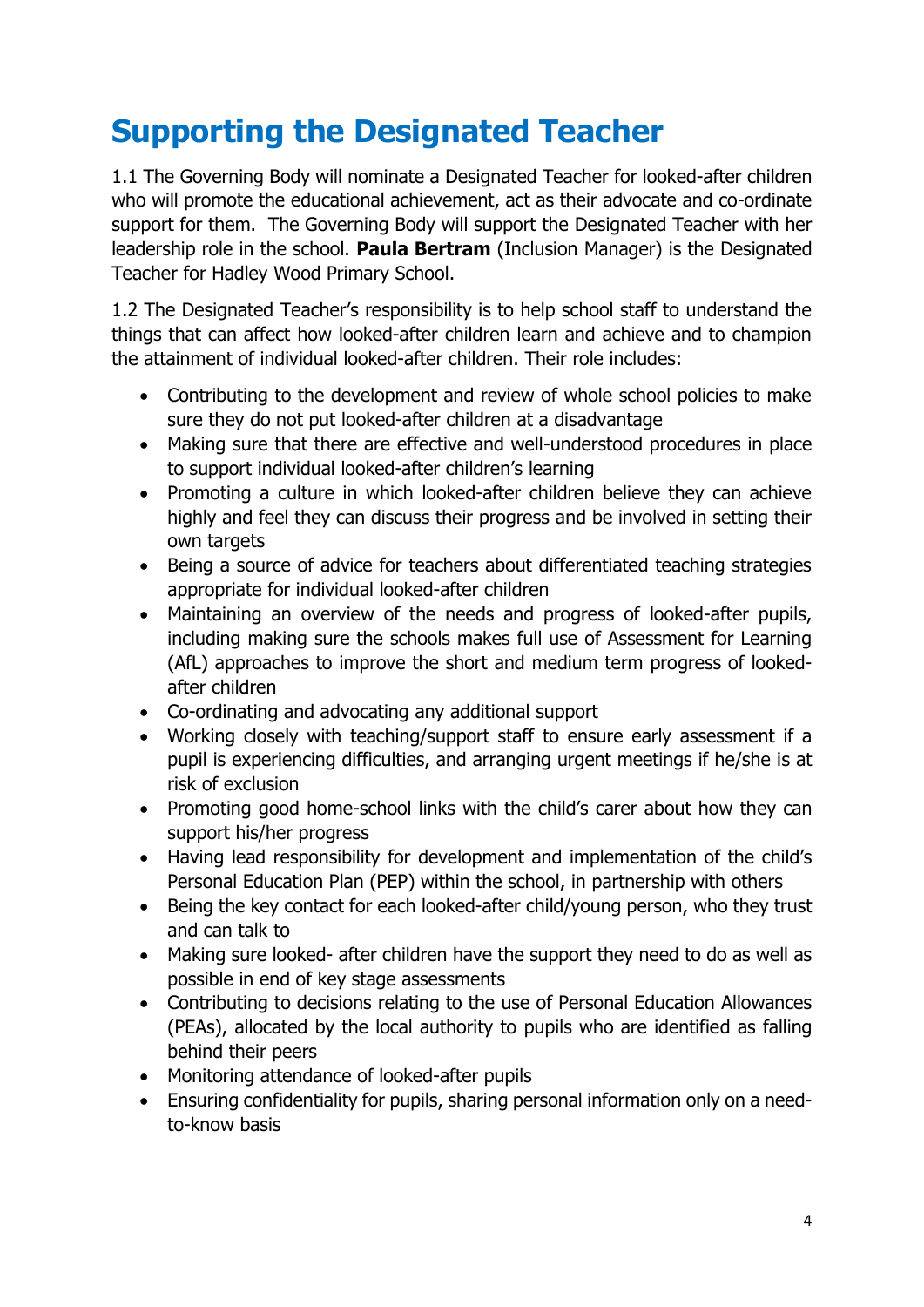The Designated Teacher's responsibilities begin with the admission of the pupil to school, when the teacher will ensure that the child and carer are welcomed and that a smooth induction is achieved, especially if admission is other than at normal admission times *(i.e. not at normal admission years or at the beginning of the* academic year, when settling into school might be more difficult).

1.3 The Designated Teacher will be supported by the Headteacher and the Governing Body to carry out her role effectively.

1.4 Designated Teachers and Personal Education Plans (PEPs)

• All looked-after children must have a care plan in place. It looks at objectives for the child and identifies what support they need. This must include a health plan and a PEP. The Designated Teacher has responsibility for working with the local authority to create and maintain the PEP.

#### **2. The role of the Governing Body**

2.1 The Governing Body will ensure the school has a nominated Designated Teacher in place and will and consider reports from them every term.

2.2 The Governing Body will also:

- Make sure the Designated Teacher is a member of teaching staff with the right levels of seniority, experience and status to provide leadership, training and advice to others
- Work with the Headteacher to make sure the Designated Teacher has the opportunity to acquire and keep up-to-date the necessary skills, knowledge and training to respond to the teaching and learning needs of looked-after children
- Maintain an oversight of how well the role is working. Consider whether the school has a clear understanding of the educational needs and progress of looked-after children on our roll, whether the school's policies effectively reflect the needs of looked-after children and whether resources are allocated to support the Designated Teacher to carry out their role effectively Receive a report every term from the Designated Teacher. This should
- highlight:
- Any workload issues arising as a result of the number of children looked-after on the role
- Levels of progress made by looked-after children in relation to all children (including educational, social and emotional progress)
- Whether the pattern of attendance and exclusions for looked-after children is different to that of all children
- Any process or planning issues arising from Personal Education Plans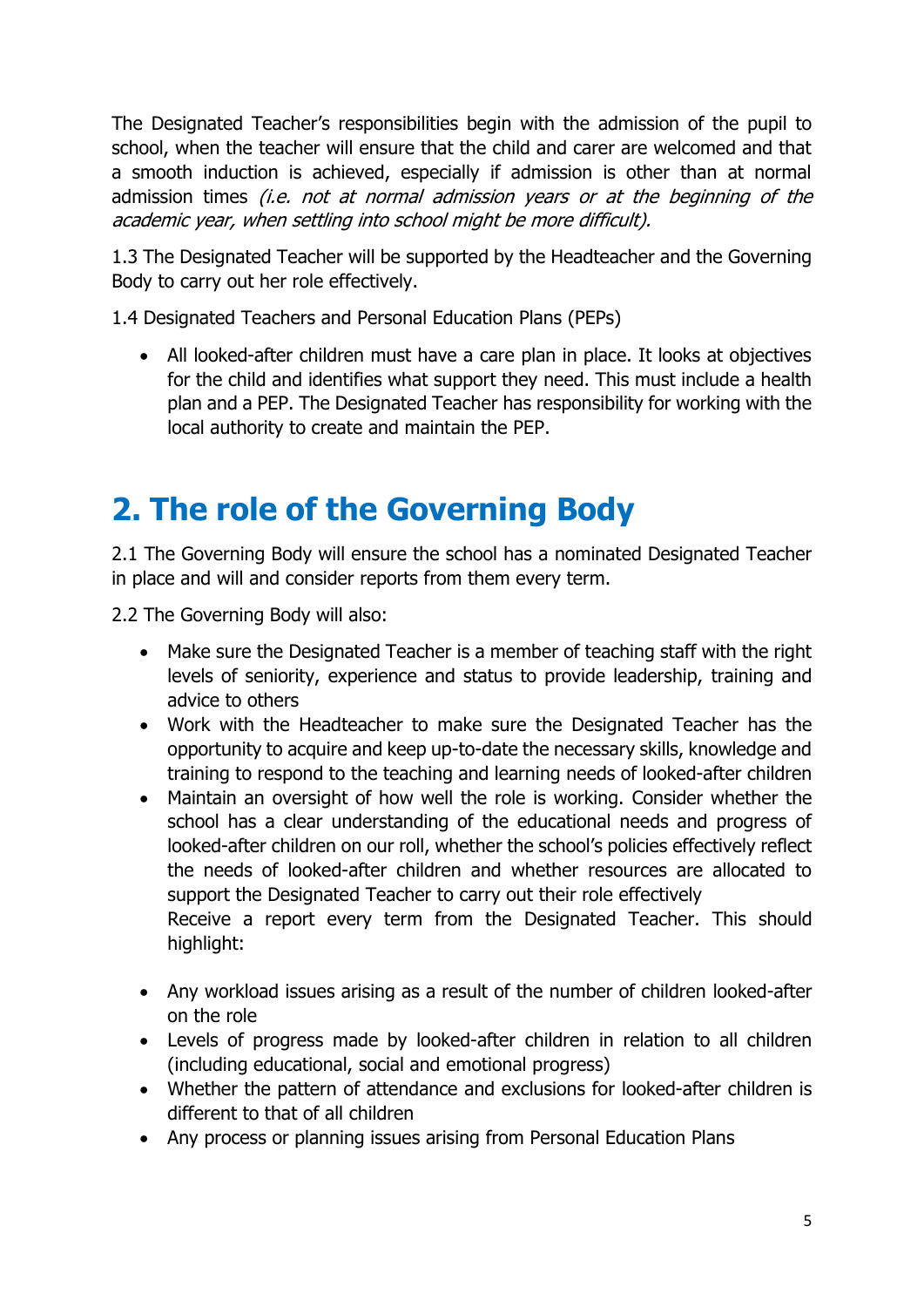- Whether any looked-after children are identified as gifted and talented and how those needs are being met
- How their special educational needs (SEN) are being met
- How the teaching and learning needs of looked-after children are reflected in school development plans and are being met
- Training the Designated Teacher has received to enable them to impart knowledge and understanding about the education and well-being of lookedafter children to other staff
- Any work with partners such as the local authority that has taken place
- The impact of any of the school's policies (e.g. on charging for educational visits or extended school activity) on looked-after children
- The report will not mention children by name, to protect their confidentiality
- Consider this report and what needs to be done to respond to any issues raised in the report

2.3 The Governing Body will also ensure that all staff are made aware of the additional needs of looked-after pupils, and are given some understanding of the reasons that children and young people are taken into the care of the local authority.

2.4 Given sufficient understanding and support, every member of staff will be encouraged to:

- Have high expectations for the educational and personal achievement of looked-after pupils
- Ensure that all pupils in care are supported sensitively, respecting confidentiality and responding positively to a pupil's request to be the named member of staff respond promptly to the Designated Teacher's requests for information
- Promote the self-esteem and success of looked-after pupils and work towards increased stability for them, ensuring that no child in care is stigmatised in any way

2.5 The Governing Body will make sure all governors maintain an up-to-date knowledge and understanding of looked-after children's needs, through commitment to induction and ongoing training as necessary.

2.6. The governors will appoint a nominated governor for looked-after pupils to take a special interest in this area of the school's work.

#### **3. The role of the nominated governor**

3.1 The nominated governor will fulfil a reporting role within the Governing Body, liaising with the Designated Teacher to secure information regarding the number of looked-after pupils in school (if any) and statistical information relating to their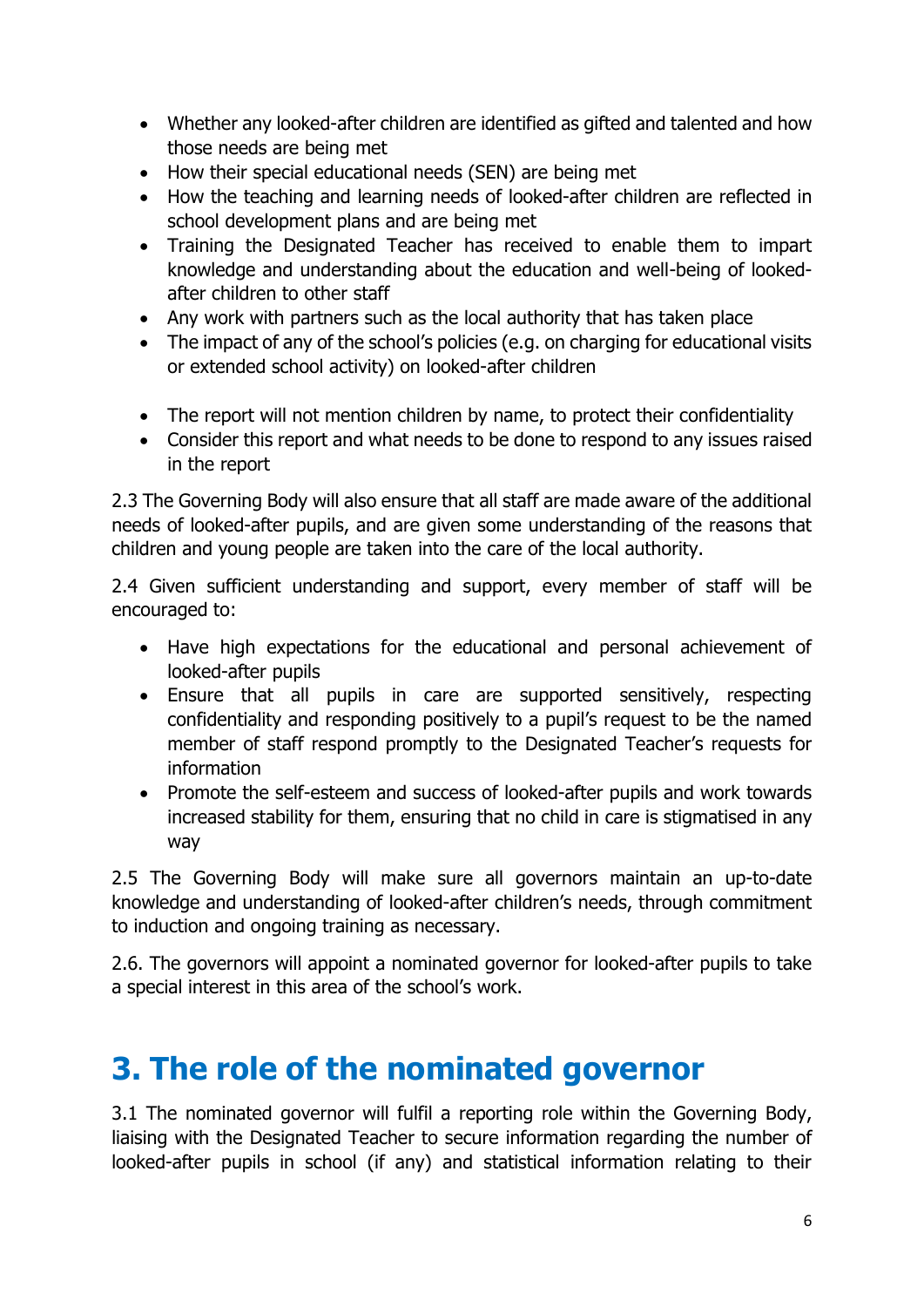attendance, attainment and fixed term and permanent exclusions. They will make sure the Governing Body receives the regular reports on the attainment and wellbeing of these children. This information and any other details about pupils will be collected and reported in ways that preserve anonymity and respect the confidentiality of the pupils concerned.

3.2 The nominated governor will also ensure that the school's other policies and procedures give looked-after pupils' appropriate priority in respect of:

- Admission to school
- National Curriculum entitlement and entry to public examinations
- Stringent target setting
- Additional educational support where appropriate, including Personal Education Allowances
- Extra-curricular activities
- Work experience and careers guidance

3.3 The nominated governor will commit to attending training to keep their knowledge and understanding up-to-date, to identifying the training needs of the Governing Body in relation to looked-after children and to encouraging attendance on training programmes.

#### **4. Professional Development/Training for all Staff**

4.1 The Designated Teacher will ensure that all staff are briefed on the regulations and practice outlined in this policy.

#### **5. Related Policies**

5.1 This policy links with other school policies, particularly:

- Admissions Policy
- Code of Conduct
- Behaviour Policy
- Equalities Policy
- Safeguarding Children and Child Protection Policy
- SEND and Inclusion Policy
- Pupil Premium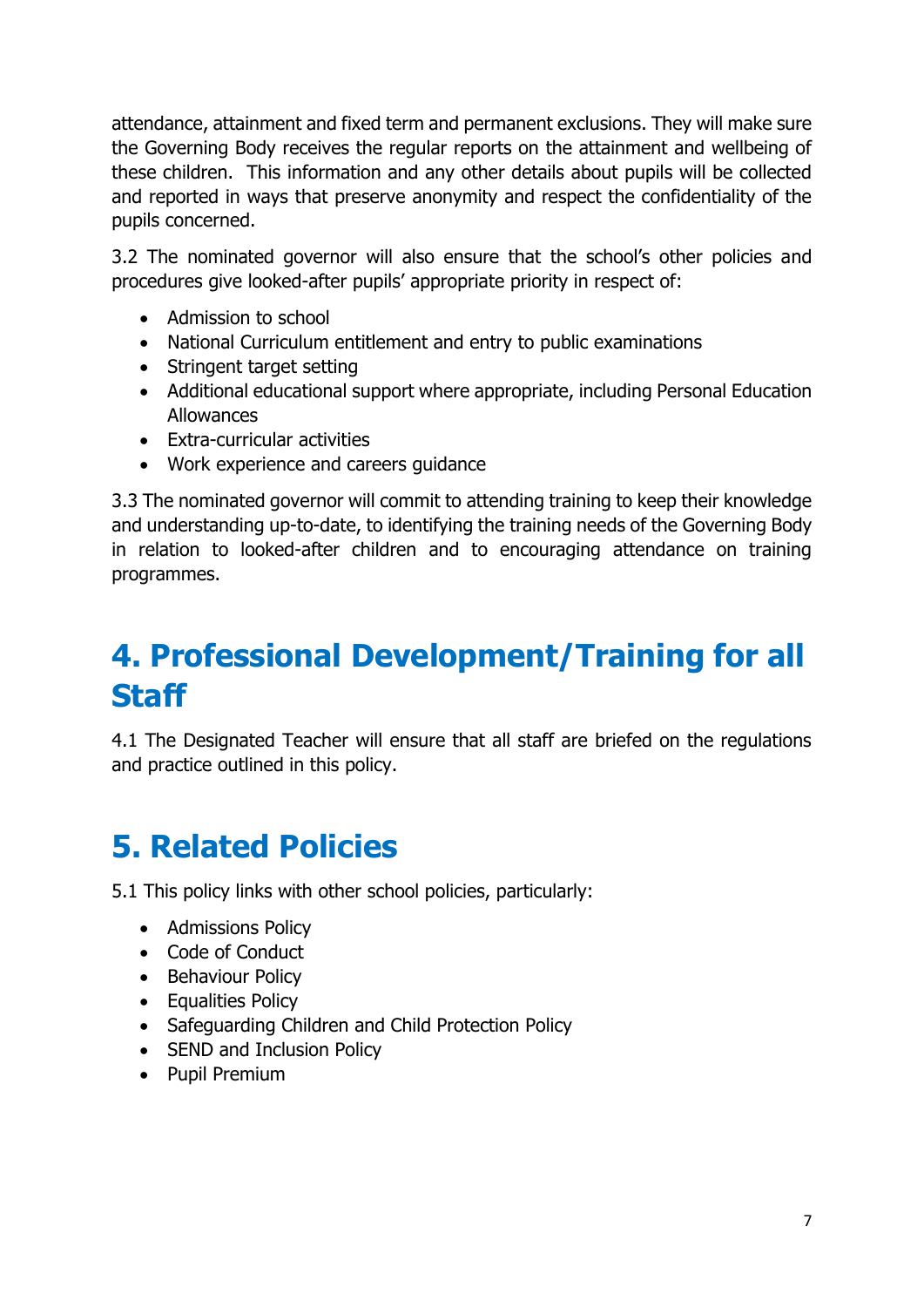# **Appendix 1**

#### **a) Glossary of Terms:**

| <b>PFP</b>   | <b>Personal Education Plan</b>         |
|--------------|----------------------------------------|
| <b>IEP</b>   | <b>Individual Education Plan</b>       |
| <b>PFA</b>   | <b>Personal Education Allowance</b>    |
| LAR          | <b>Looked-After Review</b>             |
| <b>SEN</b>   | <b>Special Educational Needs</b>       |
| <b>SENCO</b> | Special Educational Needs Co-ordinator |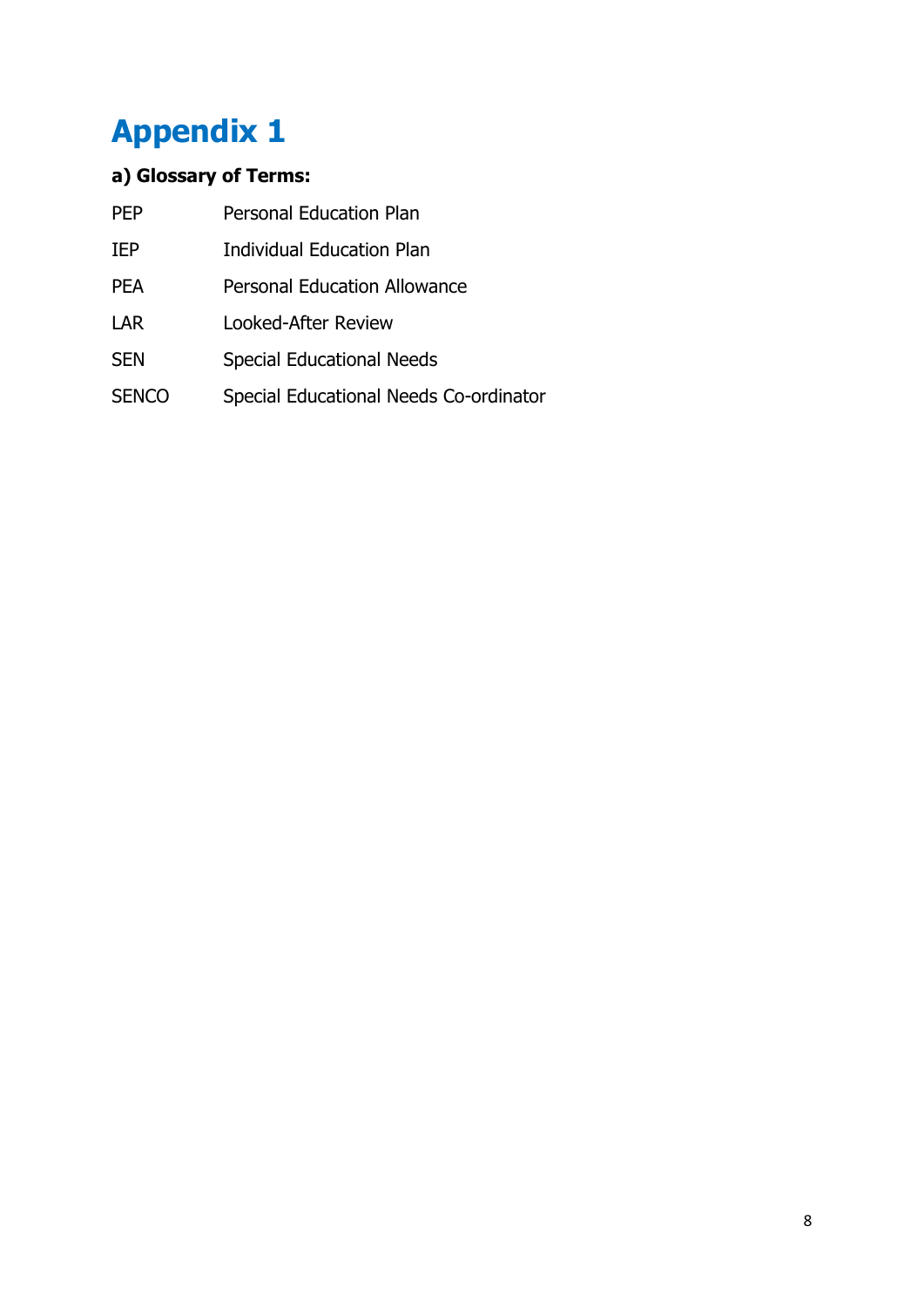## **Appendix 2**

b) Useful sources and references

● Guidance on the Education of Children and Young People in Public Care (DfES/DoH, 2000)

https://childhoodfirst.proceduresonline.com/pdfs/ed\_child\_public\_care.pdf

- Every Child Matters: Change for Children (HM Government 2003) [https://assets.publishing.service.gov.uk/government/uploads/system/uploads/](https://assets.publishing.service.gov.uk/government/uploads/system/uploads/attachment_data/file/272064/5860.pdf) [attachment\\_data/file/272064/5860.pdf](https://assets.publishing.service.gov.uk/government/uploads/system/uploads/attachment_data/file/272064/5860.pdf)
- Statutory guidance on the duty of local authorities to promote the educational achievement of looked-after children under section 52 of the Children Act 2004 ( DfES, Nov 2005) [https://assets.publishing.service.gov.uk/government/uploads/system/uploads/](https://assets.publishing.service.gov.uk/government/uploads/system/uploads/attachment_data/file/276468/educational_achievement_of_looked_after_children.pdf) [attachment\\_data/file/276468/educational\\_achievement\\_of\\_looked\\_after\\_child](https://assets.publishing.service.gov.uk/government/uploads/system/uploads/attachment_data/file/276468/educational_achievement_of_looked_after_children.pdf) [ren.pdf](https://assets.publishing.service.gov.uk/government/uploads/system/uploads/attachment_data/file/276468/educational_achievement_of_looked_after_children.pdf)
- Supporting Looked-After Learners: A Practical Guide for School Governors (DfES, 2006) [https://webarchive.nationalarchives.gov.uk/20090608230712/http://www.dcsf](https://webarchive.nationalarchives.gov.uk/20090608230712/http:/www.dcsf.gov.uk/everychildmatters/resources-and-practice/ig00029/) [.gov.uk/everychildmatters/resources-and-practice/ig00029/](https://webarchive.nationalarchives.gov.uk/20090608230712/http:/www.dcsf.gov.uk/everychildmatters/resources-and-practice/ig00029/)
- Children and Young Person's Act 2008. [http://www.opsi.gov.uk/acts/acts2008/ukpga\\_20080023\\_en\\_1](http://www.opsi.gov.uk/acts/acts2008/ukpga_20080023_en_1)
- Schools Admissions Code of Practice (DCSF 2009) [https://assets.publishing.service.gov.uk/government/uploads/system/uploads/](https://assets.publishing.service.gov.uk/government/uploads/system/uploads/attachment_data/file/1001050/School_admissions_code_2021.pdf) [attachment\\_data/file/1001050/School\\_admissions\\_code\\_2021.pdf](https://assets.publishing.service.gov.uk/government/uploads/system/uploads/attachment_data/file/1001050/School_admissions_code_2021.pdf)
- Looked-after children good practice in schools OfSTED, 2008 <https://dera.ioe.ac.uk/8180/1/Looked-1.pdf>
- Improving the Educational Attainment of Children in Care (Looked-After Children) DCSF 2009<https://dera.ioe.ac.uk/10590/1/DCSF-00523-2009.pdf>
- Improving the Attainment of Looked-After Children in primary schools DCSF 2009 [https://www.gov.uk/government/publications/improving-the-attainment](https://www.gov.uk/government/publications/improving-the-attainment-of-looked-after-children-in-primary-schools-guidance-for-schools)[of-looked-after-children-in-primary-schools-guidance-for-schools](https://www.gov.uk/government/publications/improving-the-attainment-of-looked-after-children-in-primary-schools-guidance-for-schools)
- The role and responsibilities of the Designated Teacher for looked-after children: statutory guidance for school Governing Bodies <https://www.torbay.gov.uk/media/8448/roleofdesignatedteacher.pdf>